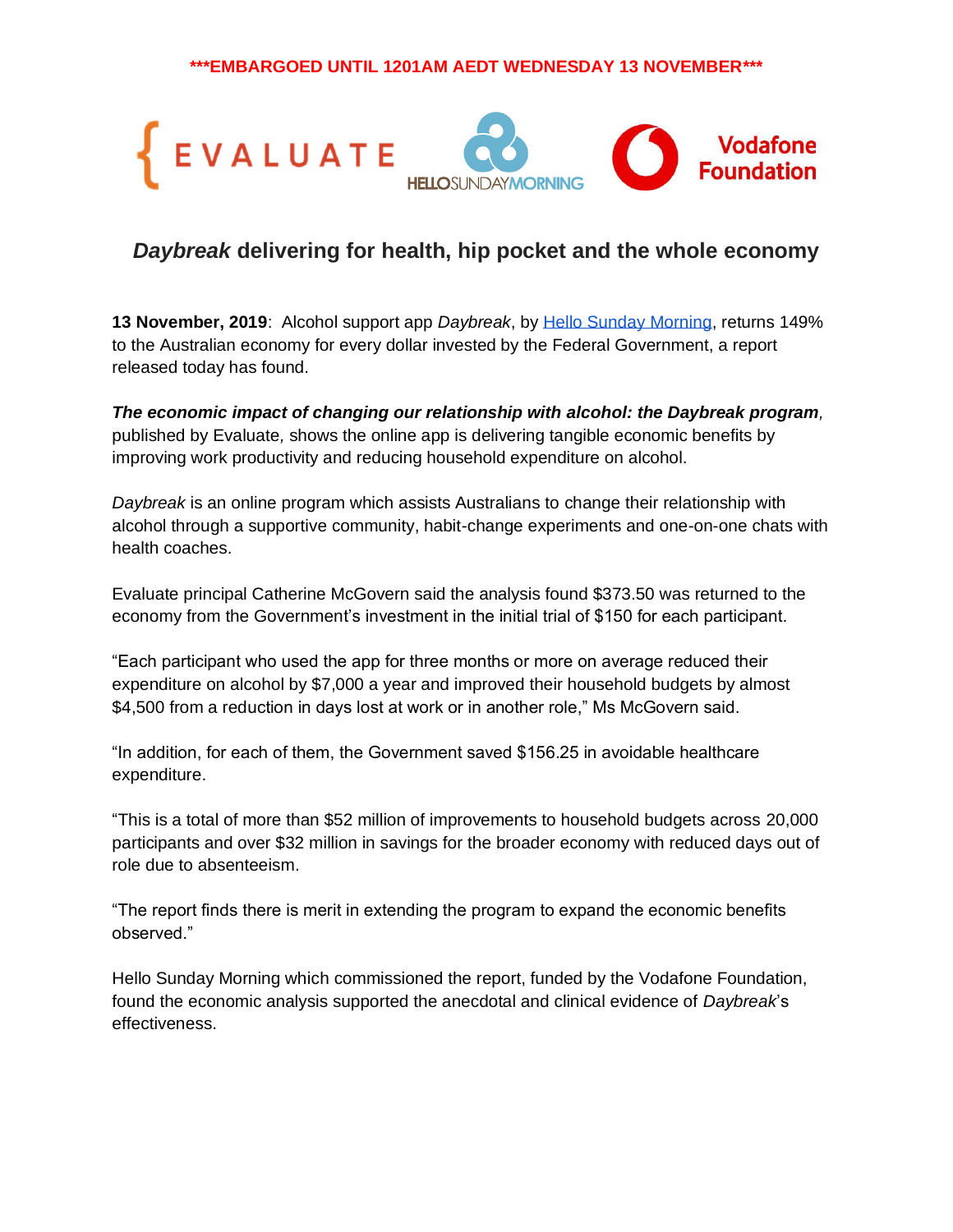#### **\*\*\*EMBARGOED UNTIL 1201AM AEDT WEDNESDAY 13 NOVEMBER\*\*\***

Hello Sunday Morning CEO Chris Raine said the report shows that given the overall cost of alcohol to the Australian community, *Daybreak* stood out as both an innovative and costeffective option for the Government.

"*Daybreak* is a low-cost digital solution that works, reaching and supporting many Australians who would otherwise never seek help managing their relationship with alcohol.

"Of the 400,000 Australians who seek treatment for alcohol problems, 70 per cent won't get help - often because the existing treatment system is too expensive to scale. We need to invest in our sector properly and part of that investment needs to be in innovation to scale to the demand for support.

"For the cost of one day in one hospital bed, Daybreak can offer support to the same person for a full year, and the best thing about technology is the better it gets, the cheaper it can be to provide, and more effective it can become," he said.

Since 2015, Hello Sunday Morning and Vodafone Foundation have been helping people change their relationship with alcohol.

Vodafone Foundation has a mission to invest in mobile technology that can tangibly improve the health of Australians and has worked with Hello Sunday Morning to create two mobile apps which have supported more than 60,000 Australians.

"With smartphones outnumbering pubs and clubs in Australia, we really saw the opportunity to help Hello Sunday Morning put the power of change directly in Australians' hands – in the moment when they need help and support," Vodafone Chief Strategy Officer and Vodafone Foundation chair Dan Lloyd said.

"We are delighted that the research results show that Hello Sunday Morning is not just having an impact on the health of Australians, but also on the health of the Australian economy."

## **About Daybreak**

Around 400,000 Australians need access to treatment for alcohol problems, and of those who do get seen, 70 per cent won't get sufficient help because existing treatment services are unscalable and expensive. *Daybreak* is an online program that helps people change their relationship with alcohol through a supportive community, habit-change experiments, and oneon-one chats with health coaches. Not only can this provide valuable and anonymous support for individuals in need, it is also able to reduce the burden on the hospital system. Since 2016, *Daybreak* has been available across the Primary Health Network, and since 2018 it has been funded by the Federal Government with an initial \$3m investment. More than 5,000 clients remain active in the program each month.

## **About Hello Sunday Morning**

Hello Sunday Morning is an organisation based in Sydney, Australia. Its mission is to help people to change their relationship with alcohol, and to provide them with the tools for doing that.